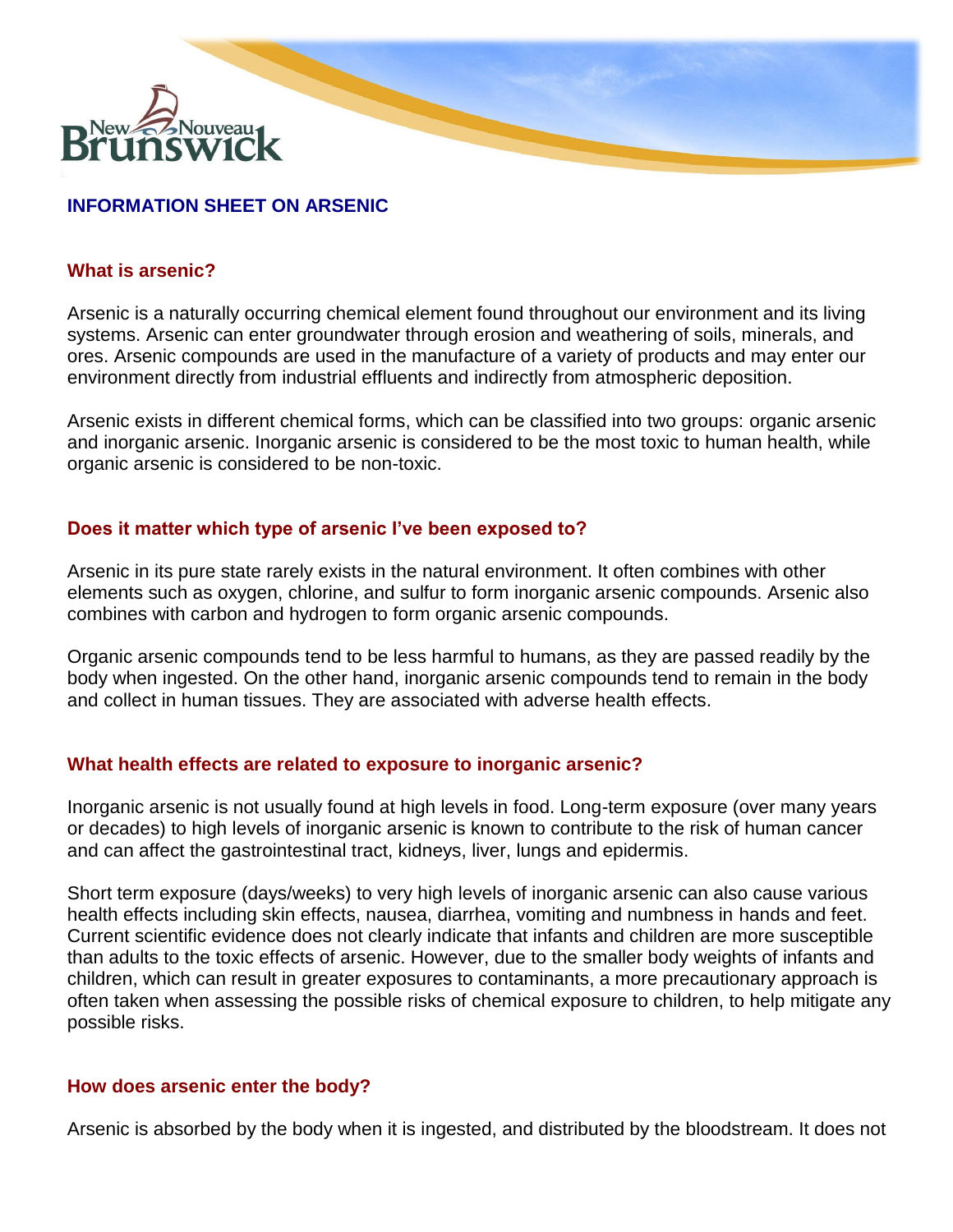

enter the body through the skin or by inhalation during bathing or showering. The highest levels of arsenic are found in nails and hair, which accumulate arsenic over time. Your body gets rid of arsenic mostly through urine, with smaller amounts removed through the skin, hair, nails and sweat.

#### **Can arsenic be found in food?**

Arsenic can be found at very low levels (low parts per billion [ppb]) in many foods, including meat and poultry, milk and dairy products, bakery goods and cereals, vegetables, and fruits and fruit juices. These traces levels of arsenic generally reflect normal accumulation from the environment. Both organic and inorganic forms of arsenic can be found in food. While the levels of each depend on the type of food, inorganic arsenic is not usually found at high levels.

Higher levels of arsenic are generally found in fish and shellfish, but in the organic form, which is not of concern to human health.

## **What standards are in place for arsenic?**

Health Canada and Environment Canada work with the provinces and territories to establish the guidelines drinking water, soil, and air quality. The health guidelines are designed to ensure that Canadians have access to safe drinking water, soil, and air. It is safe to drink and play in water or soil that meets these guidelines. All jurisdictions in Canada use them as the basis for establishing provincial requirements.

The New Brunswick Department of Health has adopted the Health Canada guideline for arsenic in drinking water at 10 parts per billion (ppb). The Canadian Council of Ministers of the Environment has established a value of 12 parts per million (ppm) in soils for the following land uses: residential and park, agricultural, commercial and industrial. If arsenic is found at these levels, further study is required to determine whether they represent a risk to human health.

With respect to ambient air exposure, New Brunswick does not have a legislated standard for arsenic. New Brunswick refers to the Ontario Ministry of Environment standard (24-hr) for arsenic of 25 micrograms per cubic meter of air  $(ug/m<sub>3</sub>)$ .

#### **What levels of arsenic have been found in New Brunswick?**

A surface soils survey conducted in the province by the Department of Agriculture found levels of arsenic in soils ranging from 2 ppm to 58 ppm, with 85% of samples testing below 15 ppm, and a median value of 7 ppm.

The New Brunswick Department of Environment maintains a database of private inorganic water quality. Please contact Environment for further information on water quality in your area.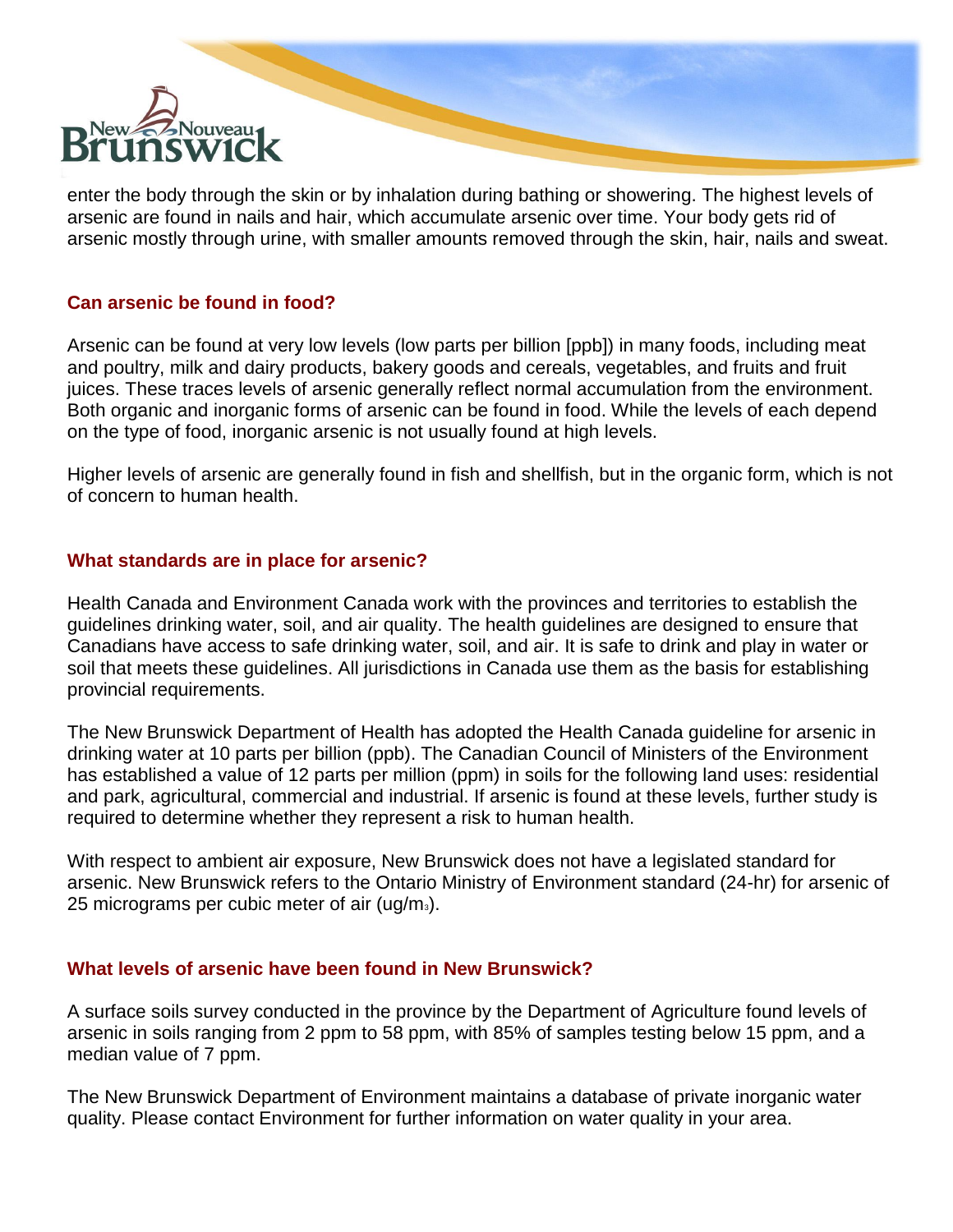

#### **How can I reduce my exposure to arsenic?**

Human exposure to organic arsenic is associated largely with food sources such as seafood and vegetables. Since levels of inorganic arsenic in food tend to be much lower than the levels of organic arsenic, food sources are not considered a health concern.

Exposure to inorganic arsenic has been closely associated with drinking well water from areas where levels of arsenic in the soil and rock are naturally high. Arsenic is tasteless and odourless, so you must rely on water quality tests to know if it is present in water you are consuming. If you are on a private well water supply and have not had inorganic chemical testing done, have the water tested. The Department of Health regularly recommends that all New Brunswickers have their private wells tested for bacteria and inorganic chemicals. Further information can be obtained from your regional Public Health office.

Arsenic in soils is a greater concern for young children, given that they are more prone to dust exposure and very young children may also ingest dirt. Recommendations to reduce exposure to arsenic in soil include:

- Washing hands before eating.
- Washing fruits and vegetables.
- Preventing dirt tracking into home and school (note: floor mats will reduce tracking).
- Vacuuming carpets regularly to reduce dust entrapment.
- Damp-moping hard floor surfaces.
- Keeping children's toys as clean as possible.
- Testing private drinking water sources.

During winter, the risk of exposure to arsenic in soils is greatly reduced. Exposure to arsenic in ambient air is negligible when compared to intake from ingestion.

#### **What do I do if I think I've been exposed to Arsenic and am concerned about my health?**

If you are concerned that you have been exposed to arsenic and have experienced symptoms related to arsenic intoxication, please contact a medical practitioner.

#### **Who can I call if I have general questions?**

For additional information regarding Arsenic levels in your area, you may also contact your nearest Public Health office at:

| Bathurst (North)  547-2062 | Fredericton (Central) 453-2830 |  |
|----------------------------|--------------------------------|--|
| Moncton (East) 856-2814    | Saint John (South) 658-3022    |  |